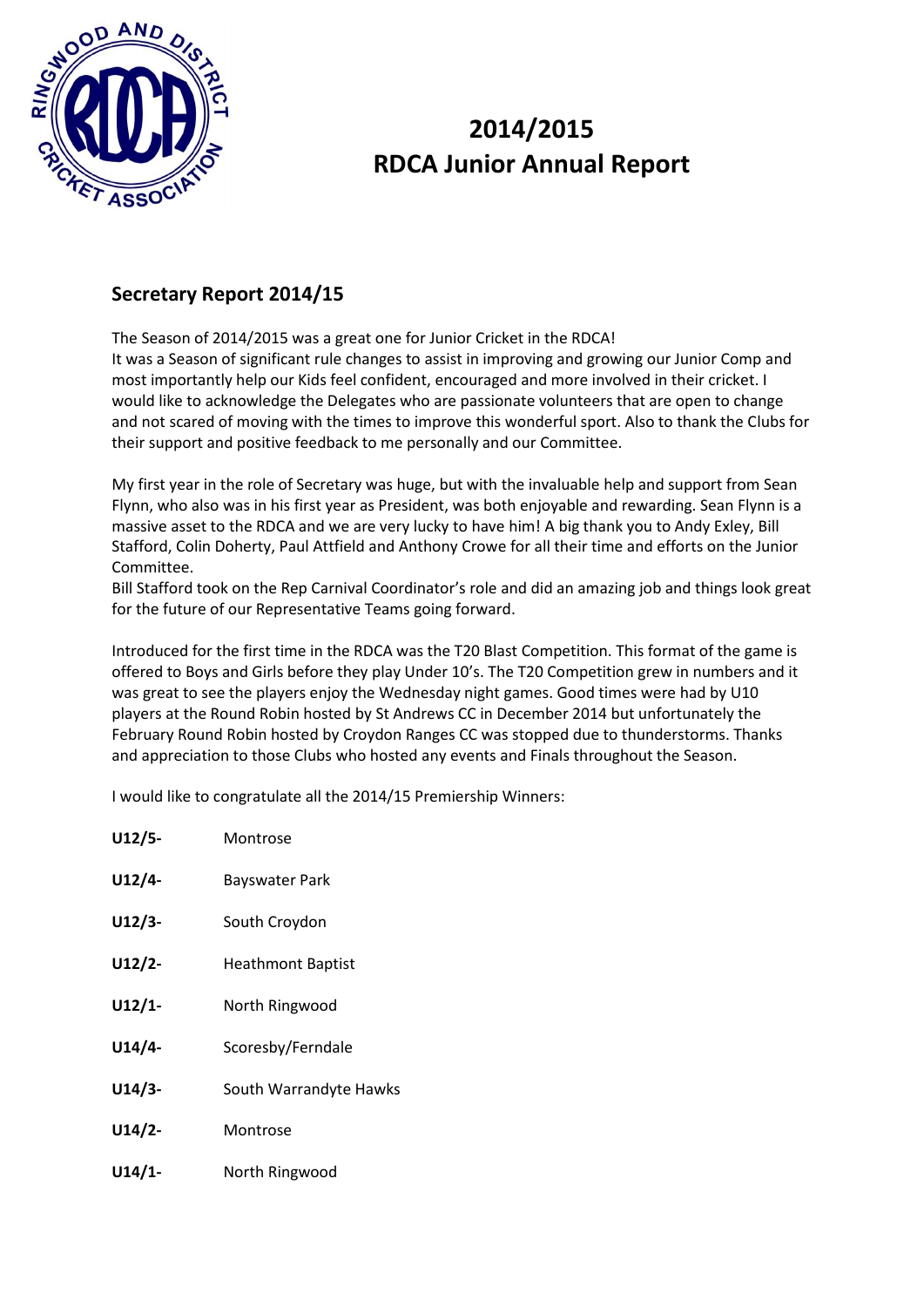#### **U16/2-** South Warrandyte Hawks

#### **U16/1-** South Croydon

Congratulations to all individual RDCA award winners and T/20 competition winners.

Cricket is a fantastic sport and it's wonderful to see Boys and Girls enjoying healthy competition, learning life skills, making friends whilst being outdoors. I think the future of the sport is positive and exciting and I'm glad to be part of a Junior Association who truly embraces and focuses on "Kids playing Cricket!"

I look forward to the coming Season, Regards Mandy Dolman RDCA Junior Secretary

### **Presidents Report 2014/15**

It was with a great deal of excitement that I took on the role of RDCA Junior President for the 2014/2015 season. I cherish the memories of my own junior career with Glen Park and Bayswater Park Cricket clubs and I hope I can ensure that other young boys and girls enjoy the game as much as I did. We thank Josh Browne, the outgoing president for his contributions.

The season would not have run as smoothly as it did without the huge efforts given by our new secretary, Mandy Dolman. Our clubs love dealing with Mandy and her passion for the game is infectious. We thank John Springett, the outgoing secretary for his contributions.

Bill Stafford came on-board as our Rep Cricket Co-ordinator and was the Recruit of the year! His enthusiasm for junior cricket rubs off on everyone around him and I love that he sets such high standards. I am sure our Rep Carnival results will improve with Bill leading the way. We thank Justin Hansen, the outgoing Co-ordinator for his contributions.

With so many changes at committee level, my vice president was going to be vital. Andy Exley stepped into this role and it was re-assuring to know I had someone with great experience and knowledge to bounce ideas off. My entire committee all took their turn to roles their sleeves up and get things done – I thank David Brush, Anthony Crowe, Paul Attfield, Colin Doherty and Tim Court for their efforts during the season.

The RDCA implemented some dramatic changes to under 12 cricket which proved to be a great success. We changed the retirement rule from a runs scored number to a balls faced number. In 12/1 a batter retired after facing 40 legal deliveries and in 12/2 & lower they retired after facing 30 legal deliveries. The changes ensured more players got to bat in each game whilst also allowing the better players to score as many runs as possible of the allocated deliveries. I applaud the clubs & coaches for embracing this rule change and well done to all the scorers whose job became a little more complicated when counting the batters balls faced!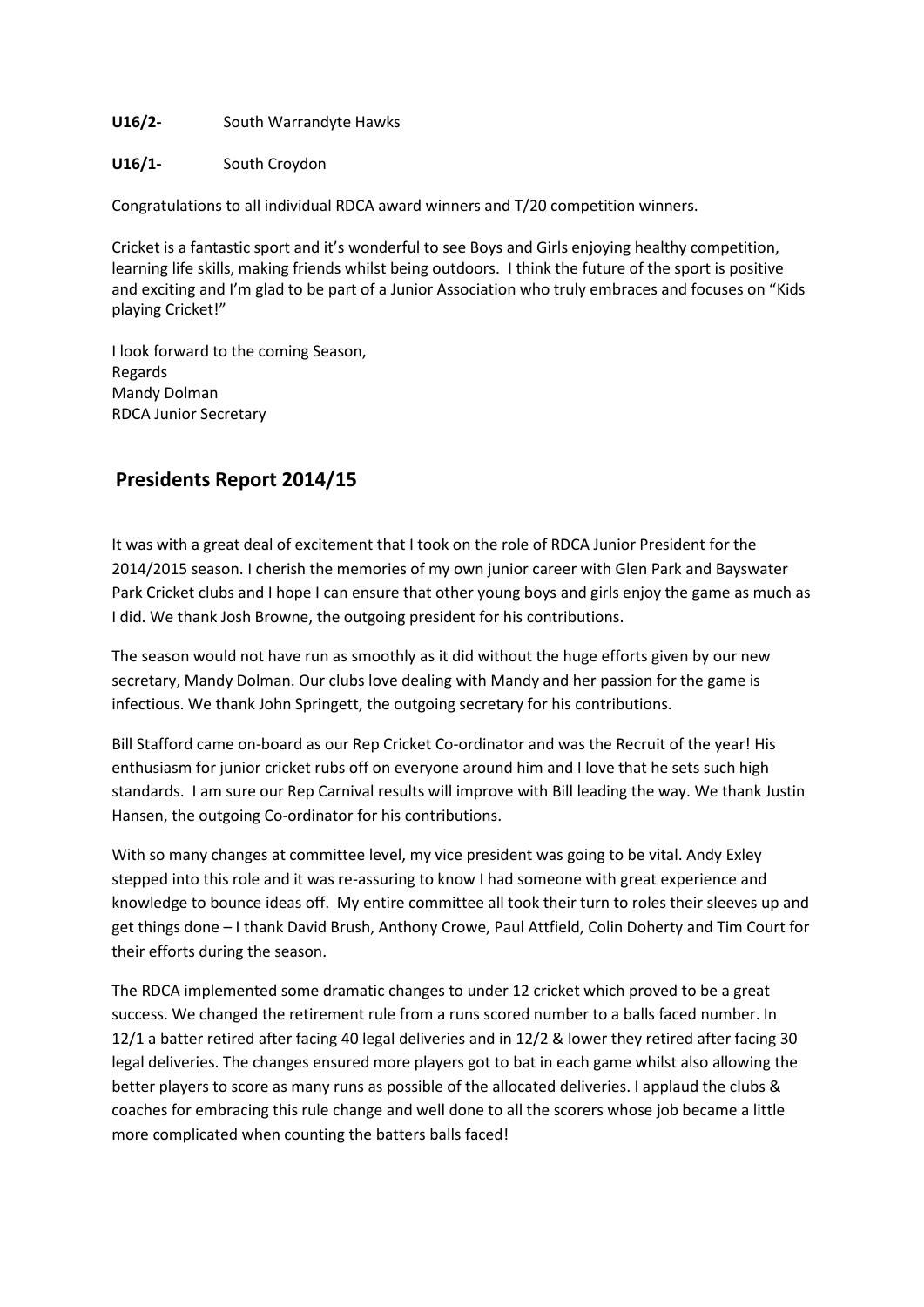We also introduced rules which ensured more bowlers had to bowl on each day of the game. This was another step to encouraging more participation from more players and the early signs are that both these changes have helped players 'fall in love' with cricket. Our aim is to produce lifelong cricketers and we hope we are on the way to doing this.

Once again our under 10 competition was a huge success with the numbers increasing by 4 to 33 teams. We held 2 round robin events this year and a big thanks goes to St Andrews and Croydon Ranges for hosting these events. The under 10 comp was complemented by our first ever T.20 BLAST centre operating out of East Ringwood. This was aimed at 7 – 9 year olds and was a big success with East Ringwood doing a great job as hosts.

In total the competition grew by 10 teams from the previous summer.

| Under 10 | up from 29 to 33   |
|----------|--------------------|
| Under 12 | up from 41 to 45   |
| Under 14 | up from 28 to 34   |
| Under 16 | down from 21 to 17 |
|          |                    |

We will continue to try to attract and retain young players and will require the ongoing support of our clubs, as well as strong coaching structures to achieve this. Kids love playing cricket and if we all continue to work together, in the best interests of the kids, we will have a vibrant and strong competition.

Thank you to my wife Maree for enabling and encouraging me to take on this role. It is very time consuming but when I see the joy on my own children's faces, as well as those they play with and against, it is all worth it.

A final thank you to the clubs for trusting me in my role. I only want what is best for the players and I am sure we are on the right track to making the game more enjoyable and accessible to our young players.

Cheers

Sean Flynn

### **Individual Award Winners 2014/15**

#### **16/1**

Batting - Ryan Masters 284 runs @ 56.80 Bowling - Luke O'Brien 26 wickets @ 6.81

**16/2** 

Batting - Michael Gibbons 396 runs @ 99 Bowling - Mark Baker 16 wickets @ 7.06

#### **14/1**

Batting - Ryan Peter Budge 389 runs @ 129.67 Bowling - David Maddox 14 wickets @ 4.57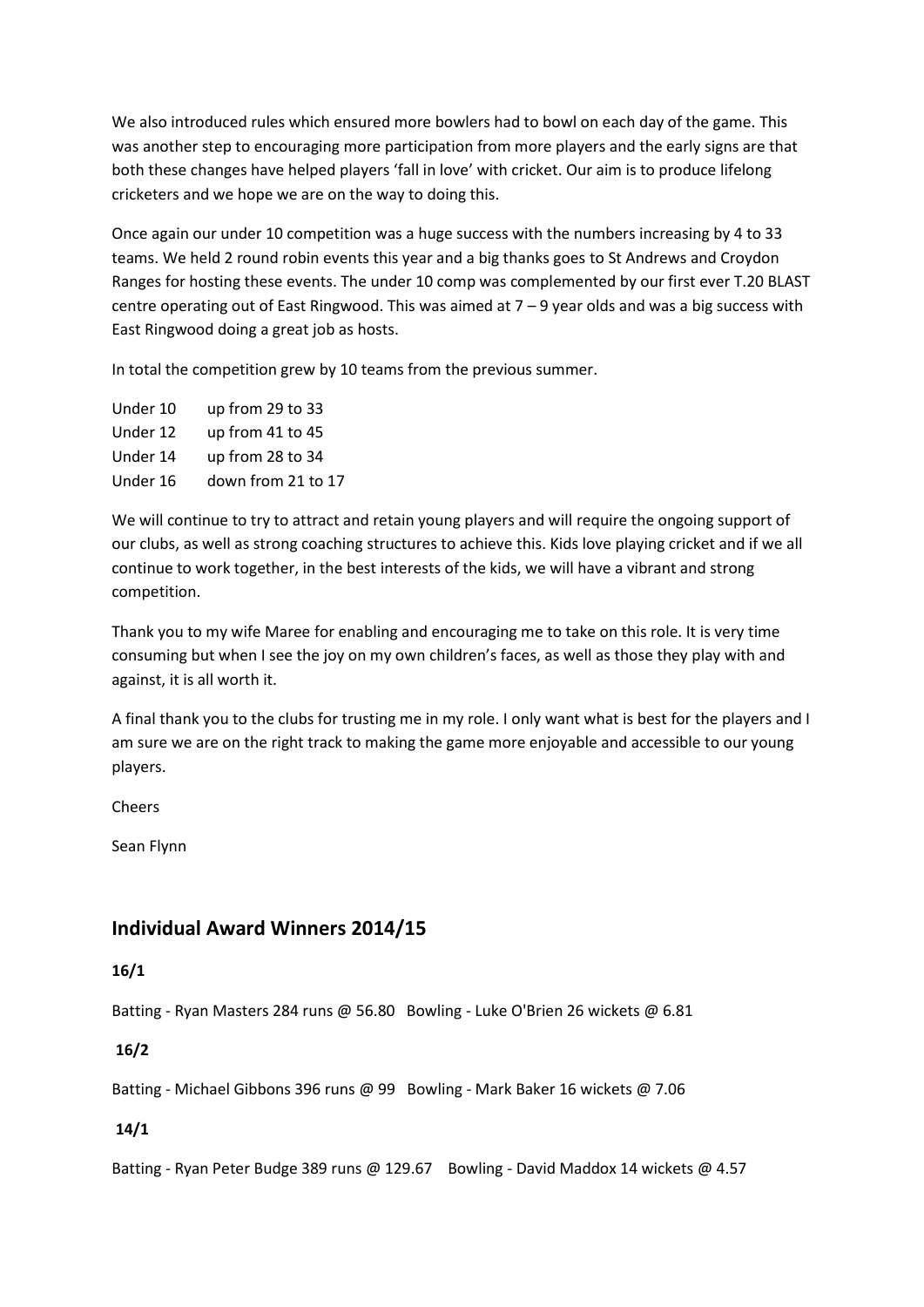#### **14/2**

Batting- Cameron Isbel 285 runs @ 71.25 Bowling - Liam Storm 18 wickets @ 5.72

#### **14/3**

Batting - Jackson Braunthal 248 runs @ 124 Bowling - Heath Disney 13 wickets @ 4.69

#### **14/4**

Batting - Lachlan Anderson 334 runs @ 167 Batting - Brock Franklin 18 wickets @ 3.78

#### **12'1**

Batting - Matt Beyer 37 runs, average 137 Bowling - Christopher Rakuscek 11 for 69 off 36, average 6.27

#### **12'2**

Batting - Campbell Mole 309 runs, average 103 Bowling - Brandon Leonard 12 for 48 of 31, average 4.0

#### **12'3**

Batting - Justin Johnston 108 runs, average 108 Bowling - Thomas Broadhurst 9 for 37 off 26, average 4.11

#### **12'4**

Batting – Thomas Witty 217 runs, average 217 Bowling - Bailey O'Reilly 12 for 45 off 26, average 3.75

#### **12'5**

Batting - Corey Rennison 439 runs, average 146.33 Bowling - Cameron Storm 13 for 63 off 34, average 4.85

## **U16 RDCA All Star Team 2014/15**

| Mark Baker           | Luke O'Brien           |
|----------------------|------------------------|
| Josh Barr            | Will Pleming           |
| Dylan Butler         | Brad Rickard           |
| <b>Brodie Eccles</b> | Jake Sali              |
| Clayton Henderson    | <b>Bradley Stewart</b> |
| Ryan Masters         | Daniel Thompson        |